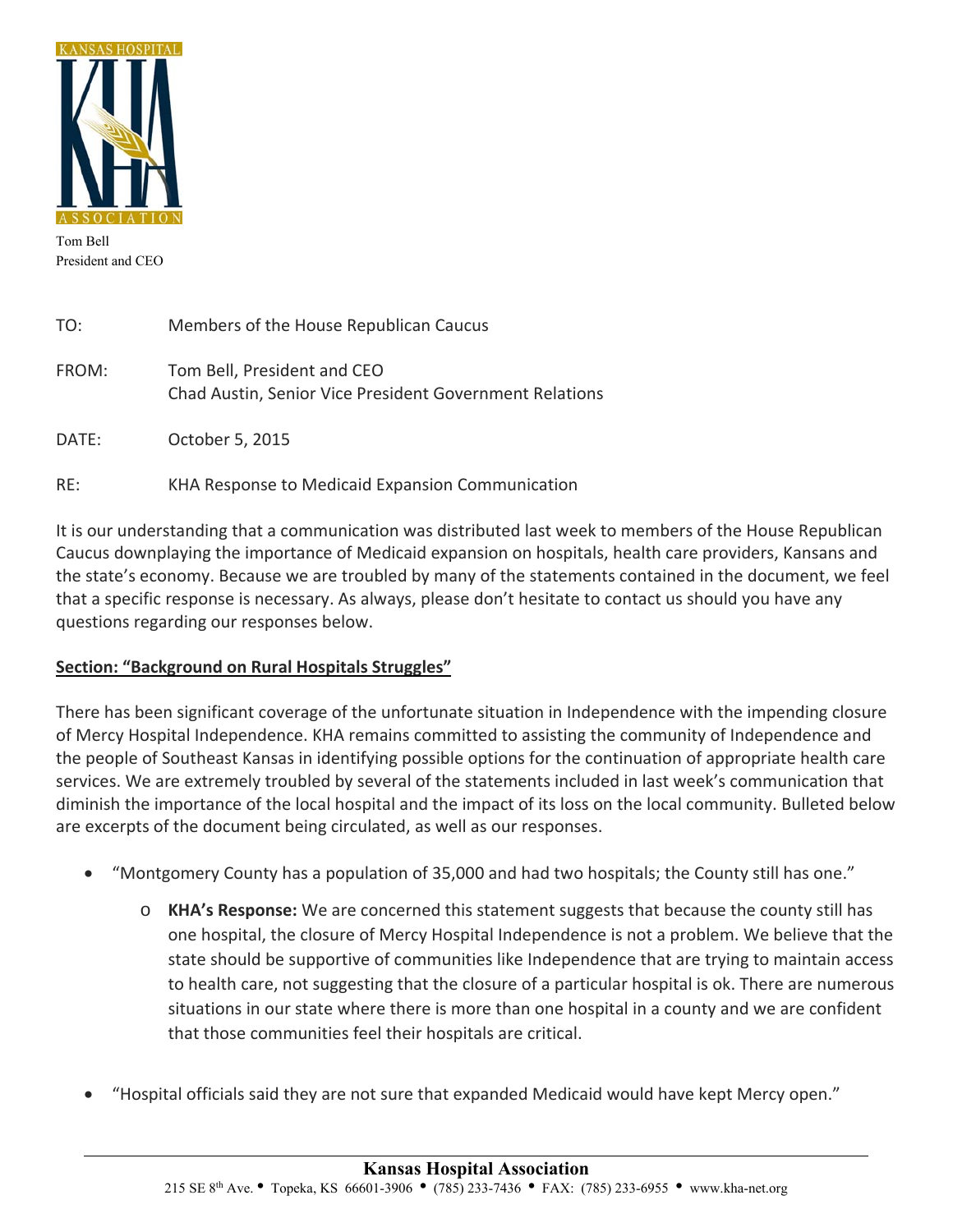- o **KHA's Response:** According to the State's own numbers, Medicaid expansion would have had an annualized impact of \$1.6 million in additional revenue to Mercy Hospital Independence. As stated by the hospital's spokesperson, the additional revenue that would have been generated by Medicaid expansion would have been "very significant for a small facility like ours". Speculating that Medicaid expansion would not have had ANY impact as some would suggest, is just plain wrong.
- "All of the rural hospitals combined only receive \$19 million, or 2%, of the funding from expanding Medicaid"
	- o **KHA's Response:** It is uncertain as to how these figures were determined. According to data released by the Kansas Department of Health and Environment, the 2016 benefit of expansion on the 84 Critical Access Hospitals and 22 rural, non‐CAHs is \$21,203,957 and \$ 13,701,263, respectively. The chart below depicts the average KanCare expansion impact per hospital for 2016 and as well as a 10‐year annual average per hospital.

| Hospital Type:                 | # of Hospitals: | Avg. 2016 Impact  | Avg. Annual 10-Year  |  |
|--------------------------------|-----------------|-------------------|----------------------|--|
|                                |                 | per Hospital, per | Impact per Hospital, |  |
|                                |                 | Year:             | per Year:            |  |
| Critical Access Hospital (CAH) | 84              | \$255,469         | \$370,255            |  |
| Rural, Non-CAH                 | 16              | \$913,418         | \$1,323.828          |  |
| Urban                          | 28              | \$6,255,445       | \$9,256,302          |  |

### Impact of KanCare Expansion on Kansas' Hospitals:

- "The vast majority of Medicaid expansion funding would go to Johnson, Wyandotte, Shawnee and Sedgwick hospitals."
	- o **KHA's Response:** The proportion of Medicaid expansion funding closely resembles the state's population and service areas. What should be cogitated is the effect the increased funding has on rural hospitals. It should be noted that, on average, the annual 10‐year average impact of expansion for a Critical Access Hospital is \$370,255. This is a significant amount of money relative to the size of those CAHs. Further, this statement appears to suggest that assisting health care providers, patients and the economy of our less populated areas is not important. On the contrary, *ALL* hospitals, from the smallest Critical Access Hospital to the largest tertiary care center, help to form the safety net that protects vulnerable Kansas citizens. *ALL* hospitals, no matter what size, serve as economic anchors for their communities, providing excellent employment opportunities and improving the quality of life. *ALL* hospitals, regardless of the number of beds, serve as a valuable community resource. So to propose that one group of hospitals gets left out of the benefits of expansion is not only wrong, it suggests a lack of understanding regarding the strong interdependencies among Kansas hospitals.

## **Other Considerations Offered by KHA:**

- How much are the reimbursement cuts to Kansas hospitals that are directly related to ObamaCare?
	- o As a result of ObamaCare, Kansas hospitals began enduring reductions to federal reimbursement in 2010. The total estimated federal reimbursement reduction for Kansas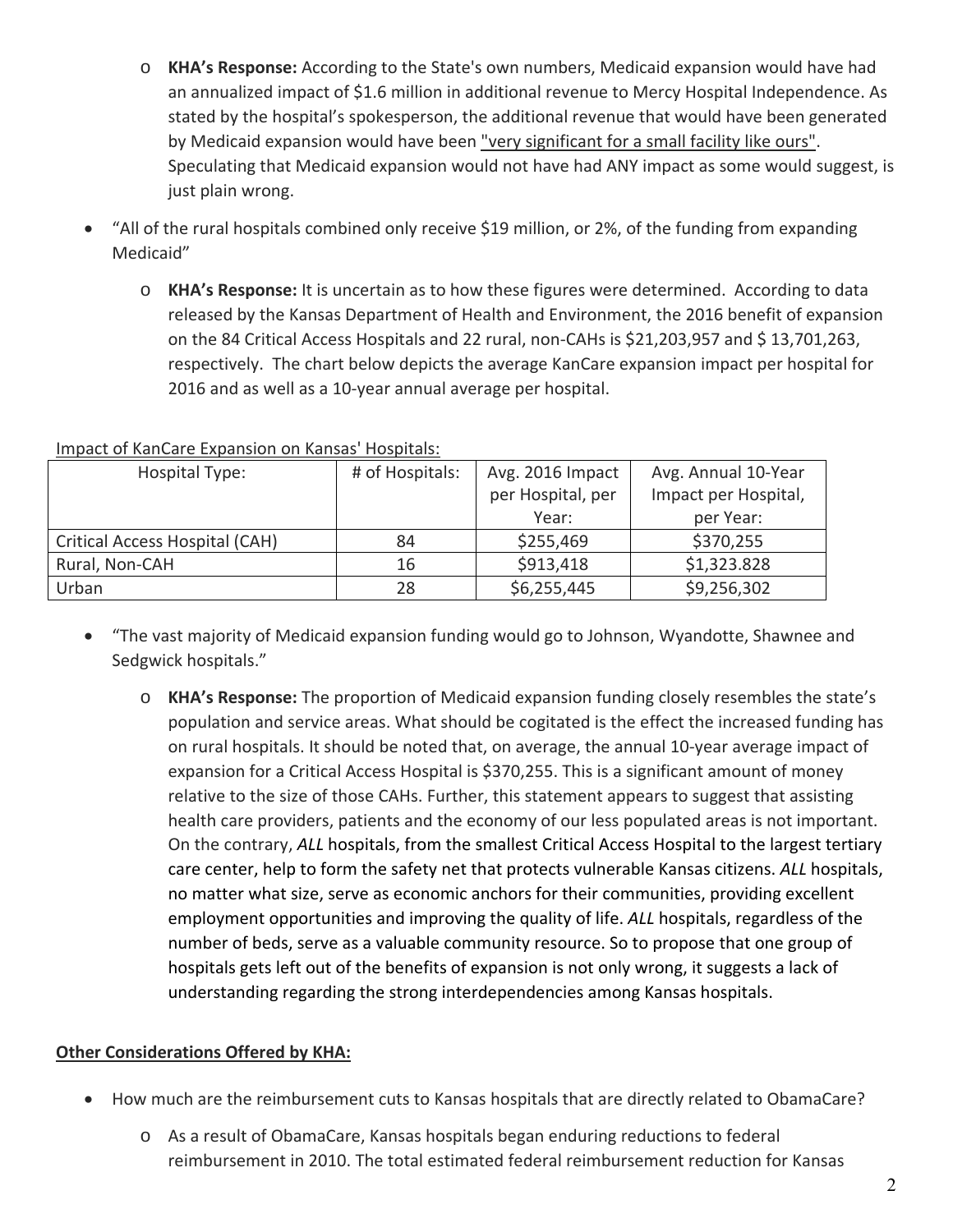hospitals through 2024 will be approximately \$1.65 billion, or \$110 million per year. These are federal dollars that are no longer coming back to Kansas. Medicaid expansion is the solution to recouping these lost federal funds – which will be used to support our state, local communities and health care providers.

- What is the impact of KanCare expansion?
	- o The State's cost of the newly eligible expansion population over the next decade is estimated at \$653 million and the additional revenue to Critical Access Hospitals during that time would be \$307 million, according to the Kansas Department of Health and Environment. The result, after the Obamacare cuts to hospitals are accounted for, is an average net gain for CAHs in the state of roughly \$370,000 per year, per hospital over the next decade. This is a significant amount of money to our CAHs and would help offset the local community support of health care services.
- What is the economic impact to the local and state economy from the closure of Mercy Hospital Independence?
	- o Although the connections between health care services and local economic development are often overlooked, there are at least three important linkages to be recognized. A strong health care system can (1) help attract and maintain business and industry growth, (2) attract and retain retirees, and (3) create jobs in the local area. A vigorous and sustainable health care system is essential not only for the health and welfare of community residents, but to enhance economic opportunity as well. According to the 2015 report *"The Importance of the Health Care Sector to the Kansas Economy"* released by Dr. John Leatherman with the Department of Agricultural Economics at Kansas State University, every one job in a Kansas hospital creates another .81 jobs in the state's economy. Therefore, not only will the 190 jobs at Mercy Hospital Independence be lost when the hospital's operations cease on Oct. 10, but an additional 154 jobs in the community are at risk.

# **Section: "How KanCare Fits"**

- "At the state level, Kansas Republican leadership has strived to insulate providers, … from the unwieldy effects of Obamacare and its ensuring court decisions."
	- o **KHA Response:** The single largest health care policy that has been adopted in Kansas over the past five years is the state's movement towards KanCare. While it is the Governor's goal that KanCare will "bend the Medicaid cost curve", the program has done little to financially improve the state's Medicaid providers.

## **Section: "The Question of Expanding Medicaid"**

 "When Obamacare passed, mandatory Medicaid expansion was a critical piece of the plan. With the June 2012 Supreme Court ruling, states were left with the decision of whether or not to expand this element of additional federal spending and government intrusion. In Kansas, Medicaid expansion would cost \$100 million per year to raise eligibility to individuals up to 138 percent of federal poverty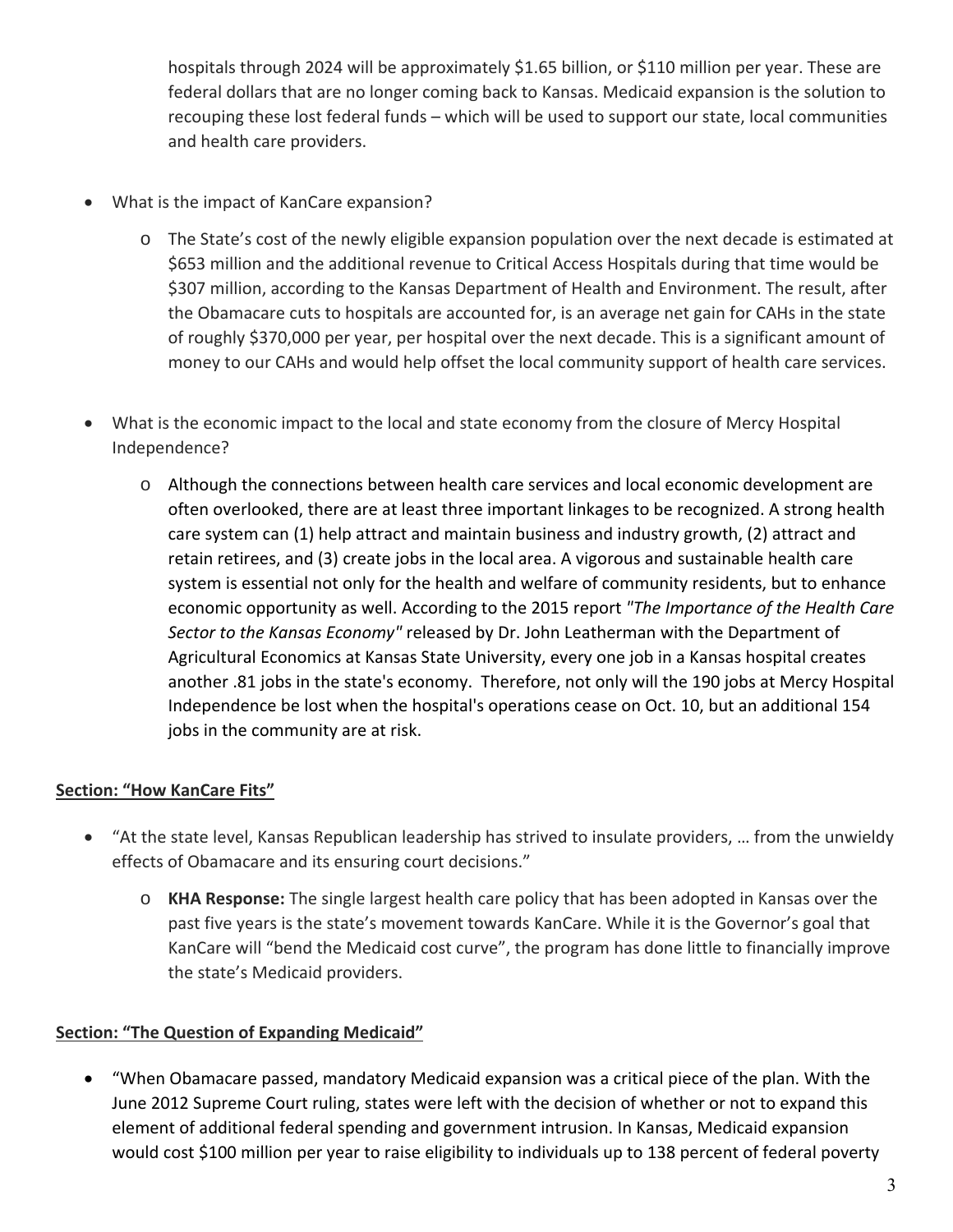guidelines ("KDHE: Medicaid Expansion Could Cost More Than \$100 Million Per Year," March 19, 2015)."

- o **KHA Response:** While it is true that KDHE's estimates indicate the state cost for the newly eligible would reach \$100 million in 2023, none of the numbers provided by the administration have included any of the additional revenues collected from drug rebates and the managed care privilege fee that would help offset the cost of expansion. Nor do the estimates include cost savings gained by using federal dollars instead of state dollars for the General Assistance program which is funded entirely with state dollars or for the number of medically needy spenddown beneficiaries who could qualify in the expansion population at the enhanced match rate. Also ignored are the revenue increases to be generated in the state by the large influx of spending for the newly eligible population. When these dollars are taken into account, *expansion pays for itself*.
- "1) Costs will definitely go up by 2017 when 5 percent of the expansion expenses shift to states. The costs will continue to shift until Kansas has to pick up 10 percent of the cost beginning in 2020 (HHS.gov, "HHS Finalizes Rule Guaranteeing 100 Percent Funding for New Medicaid Beneficiaries," March 29, 2013). The 90% federal funding has been a priority of the Obama administration but is far from a certainty with the next administration."
	- o **KHA Response:** It is often argued that there is no guarantee that the 90% federal funding will continue for expanded Medicaid. While is true that "anything" could happen, it is important to note that 31 states, including the District of Columbia have expanded Medicaid at this time. Given the number of votes controlled by expansion states, it becomes less and less likely that the expansion portion of the bill will be repealed.
- "2) Other states that have expanded have seen costs skyrocketing above estimates"
	- o **KHA Response:** Several state example are cited regarding higher than estimated enrollment, resulting in higher than estimated costs, but not one has decided to repeal Medicaid expansion for their state. While Medicaid expansion has not always been implemented smoothly, the information provided does not tell the whole story.

# **Oregon**

 While Oregon enrollment did come in higher than anticipated, it turns out that newly eligible population is using fewer services than the pre‐expansion population. In fact, it's the growth rate of expenditures of the pre‐expansion population causing greater concern in Oregon. http://www.bizjournals.com/portland/blog/health-careinc/2015/09/lawmakers-raise-concerns-about-oregon-medicaid.html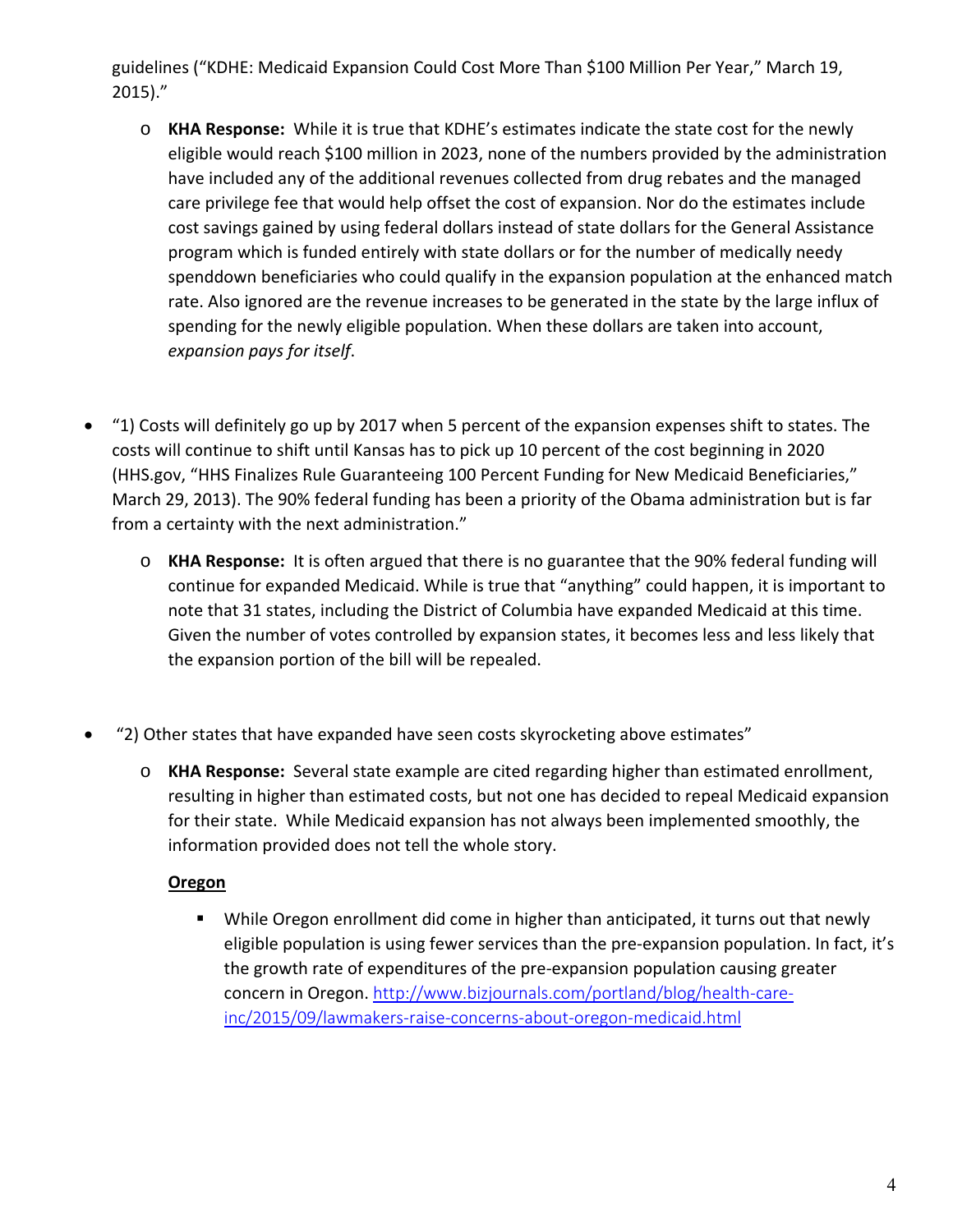### **Arkansas**

- **There may have been concerns in Sept. 2014 about the costs of expansion, but less than** a year later the Arkansas program was back on track, with department officials estimating program costs over three years to be under the limit set in the waiver. ('15 ushers in dip in private option's cost" Arkansas Democrat‐Gazette, January 28, 2015). The Arkansas expansion waiver has had an added benefit for those purchasing in the marketplace as well – some of the lowest insurance rate increases in the country.
- *Gov. Hutchinson makes pitch for keeping Medicaid expansion — with changes* **– Aug. 2015**

Link: http://www.arktimes.com/ArkansasBlog/archives/2015/08/19/gov-hutchinsonmakes‐pitch‐for‐keeping‐medicaid‐expansion‐with‐changes

" "We can say no to Medicaid expansion ... We have that option. Again, the result is \$1.4 to \$1.7 billion drained out of our Arkansas economy." More importantly, he (Gov. Hutchinson) said, "220,000 would have their health care coverage ended." As he said a little later in his remarks, "We know now that those covered ... are our friends, our neighbors, our families. We care about them."

## **Ohio**

Ohio is another example of a state where concerns during the initial implementation of Medicaid expansion were resolved with costs coming in less than anticipated.

*Kasich defends Medicaid expansion in Ohio* – July 14, 2015

Link: http://thehill.com/blogs/ballot‐box/gop‐primaries/247895‐kasich‐defends‐ medicaid‐expansion‐in‐ohio

 "There is no money in Washington, it's money we sent from our state of Ohio to Washington that I was able to bring back to help the mentally ill get on their feet," he said in an interview with CNBC.

*Ohio's Medicaid costs \$2 billion less than estimates* – August 13, 2015 Link: http://www.dispatch.com/content/stories/local/2015/08/12/medicaid‐costs‐ below‐estimates.html

Despite higher-than-expected enrollment of Ohioans newly eligible for Medicaid, overall costs of the tax‐funded health‐insurance program in the most‐recent fiscal year were nearly \$2 billion below original estimates.

### **Michigan**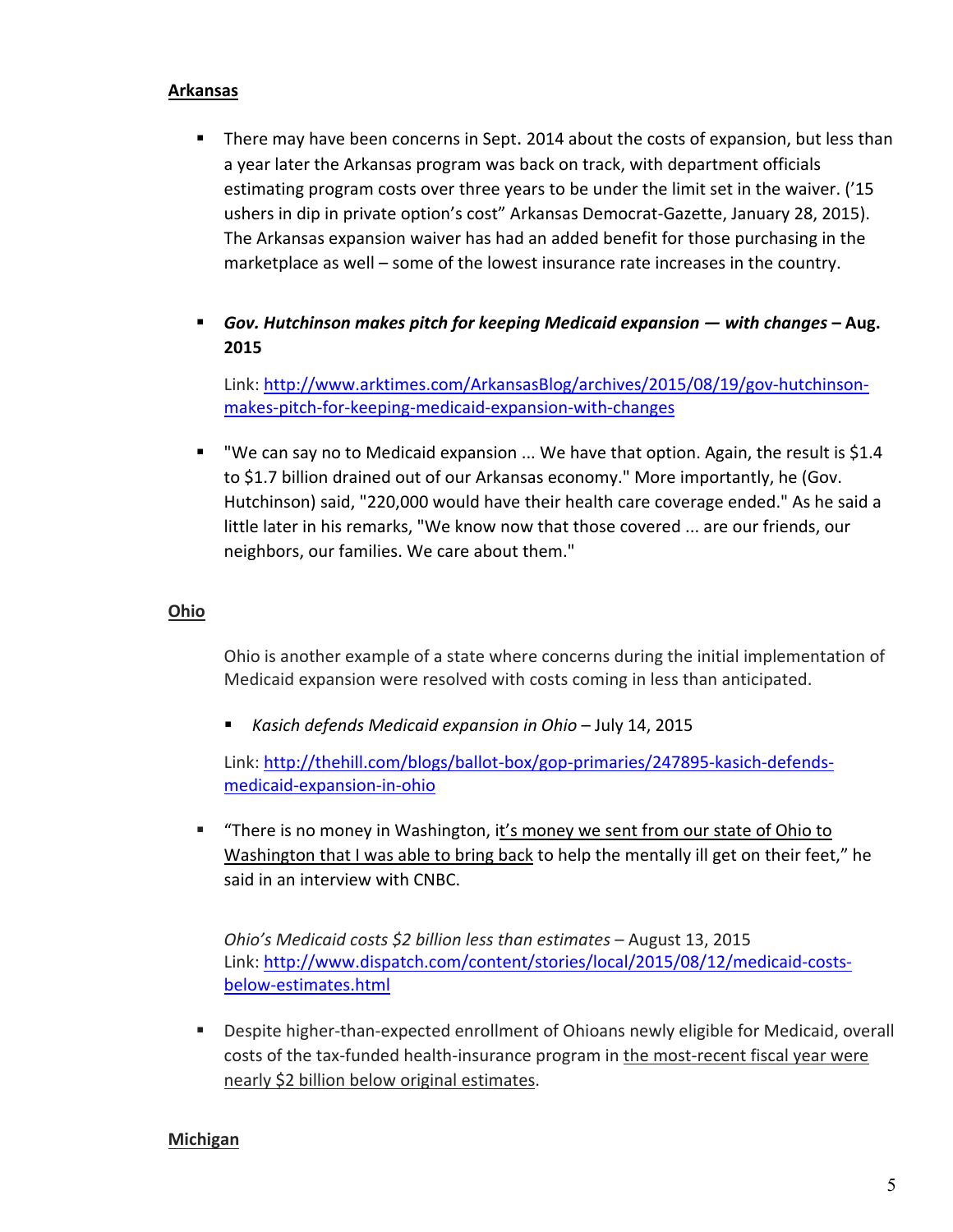*The Medicaid Expansion Experience in Michigan* – August 28, 2015

Link: http://healthaffairs.org/blog/2015/08/28/michigan‐the‐path‐to‐medicaid‐ expansion-in-a-republican-led-state/

 At a March 2015 conference sponsored by the Center for Healthcare Research and Transformation, the University of Michigan Institute for Healthcare Policy and Innovation, and the University of Michigan School of Public Health, consumers, providers, employers, and state leaders reviewed the first‐year experience of the ACA's coverage expansions. While some described challenges, particularly in the small employer market, the Healthy Michigan Plan was almost uniformly praised as being clearly successful to date.

## **New Hampshire**

*Substance Abuse Crisis Could Shape Medicaid Expansion Debate* – September 23, 2015

Link: http://www.concordmonitor.com/news/18724772‐95/substance‐abuse‐crisis‐ could‐shape‐medicaid‐expansion‐debate

- Substance abuse providers in New Hampshire are telling the administration they are ready to expand much needed services if they know Medicaid expansion is going to be fully authorized and permanent.
- **KHA Note:** Kansas providers are already struggling to care for those with mental health and substance abuse problems in Kansas, many of whom fall within the coverage gap. Strengthening the mental health/substance abuse safety net can only help move these Kansans toward the ultimate goal of self‐sufficiency for these Kansans.

## **Other Considerations Offered by KHA:**

- "The population Medicaid expansion would cover mostly consists of healthy adults without children, who could receive private coverage for free if they work 33 hours a week at the minimum wage."
	- o **KHA Response**: According to data from the US Census Bureau American Community Survey, among the uninsured who would be newly eligible under expansion:
		- 54.4 percent are working, compared to only 49.7 percent of the currently insured population. These Kansans work as dishwashers, housekeepers, health care support workers, janitors, nursing assistances, landscapers, bus drivers, child care workers, medical assistances, retail sales people and fast food workers in Kansas communities.
		- 18.2 percent are unemployed
			- 26.4 percent have less than a high school diploma
			- 19 percent are women with children under the age of 18